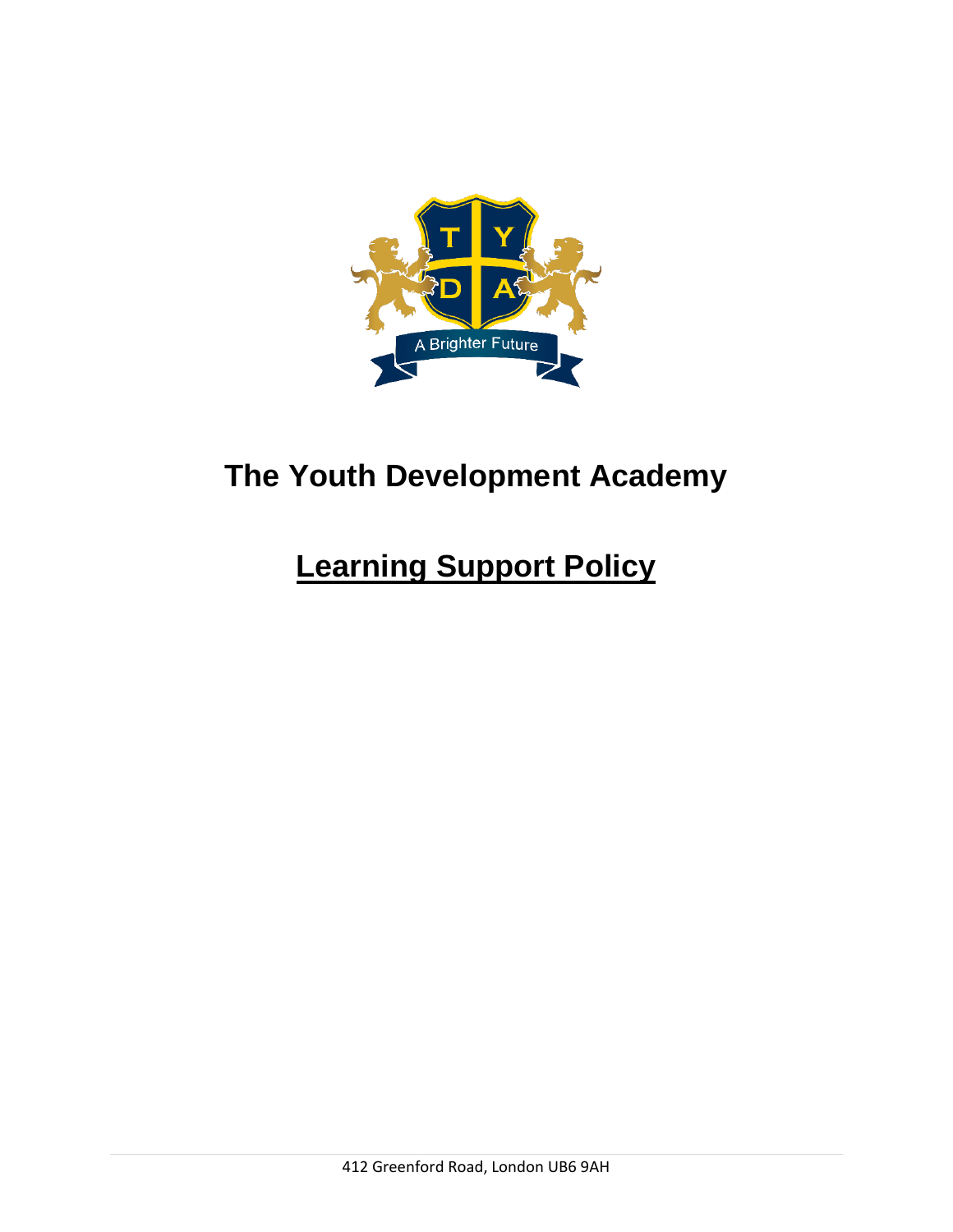## **Background**

This Policy sets out the commitment, duties and procedures that relate to learning support in the Academy.

The key purpose of the learning support policy is to ensure that the Academy operates as an inclusive organisation seeking to ensure that all students achieve their learning goals in accordance with the Academy's corporate objectives.

The Youth Development Academy is committed to treating everyone equally in all aspects of academy life. The Academy recognizes that people with learning difficulties, disabilities, literacy, language and numeracy needs and those for whom English is not their first language may require reasonable adjustments and/or additional learning support in order to help them achieve their goals, and will support and encourage disclosure of these.

The principles and practices of equality of opportunity underpin all areas of academy work, either within the Academy or within the community it serves. Such policies and practices are valued as essential in encouraging, supporting and helping all students and staff to reach their full potential.

#### **Scope**

All staff and students are subject to the Policy and will be informed of its content on the Academy site.

All Academy lecturers and Learning Support Staff are responsible for identifying students' individual needs and offering appropriate teaching and learning strategies to match the needs of their students. However, the Academy accepts that in order for some students to achieve their learning goals they will require additional support.

The Academy therefore provides a Learning Support Service which aims to identify and deliver the additional support required by the individual learner, at all stages of their time at Academy. This support once agreed with the student will form part of their learning agreement to enable them to reach their goals.

Learning Support sessions and in-class support will adhere to conditions and regulations as set out in the Academy's Attendance Policy.

#### **Intent**

The intent of this Learning Support Policy is to ensure that;

• Every student will have the opportunity to be referred or to refer themselves for assessment to ascertain whether learning support is needed to help them achieve all elements of their programme of study including an apprenticeship framework.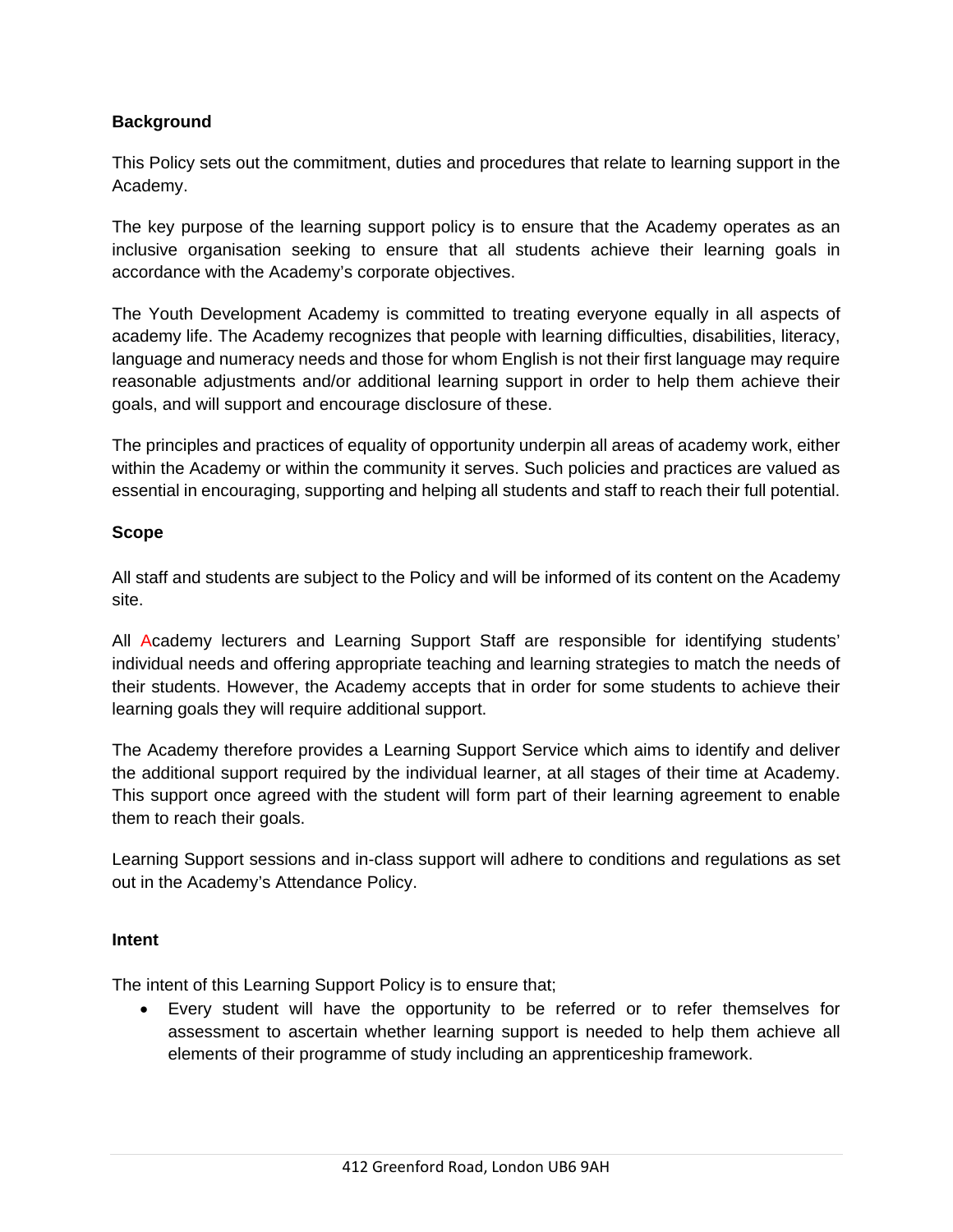- Every student who is referred to the Learning Support Service will receive an individual assessment of their additional support needs.
- The Learning Support Service will provide relevant support wherever possible, within available resources this could include individual support for a specific learning disability, communication support, support in class by a Learning Support Assistant, exam access arrangements/assessment concessions or assistive technology.
- Support will be provided across a student's programme of study; however it may vary for different aspects. For example, a student with high needs may require a higher ratio of individual support during a work experience placement or internship than is required in the classroom.

### **Performance Standards**

The Learning Support Service will;

Pre-Entry and Induction

- Liaise with the Marketing, Guidance Service and Course Enquiries teams to ensure that information is provided to prospective students, and if appropriate their parents and careers, and other appropriate external agencies regarding the support available and assist them in making an informed choice about their course, and to welcome disclosure.
- Provide an assessment of Learning Support needs at pre-entry following identification of need by staff or by the student, parent/carer, school or other agency.
- Provide the necessary support during the application, interview and admissions process where the student, parent/carer, school or other agency identifies a need.
- Work with course lecturers/teams to encourage students to identify and discuss their needs during the recruitment process.
- Request any relevant information and associated supporting evidence from internal and external bodies to assist in the assessment of the student's additional support needs.

## On Programme

- Liaise with the local authority, the student and tutor to agree an appropriate programme of support to meet the needs within the available resources and draw up a learning support learning agreement between the student and Academy.
- Where a student has support from Local authority, provide support to meet the outcomes listed including as far as is reasonably possible the provision of specialist support or care.